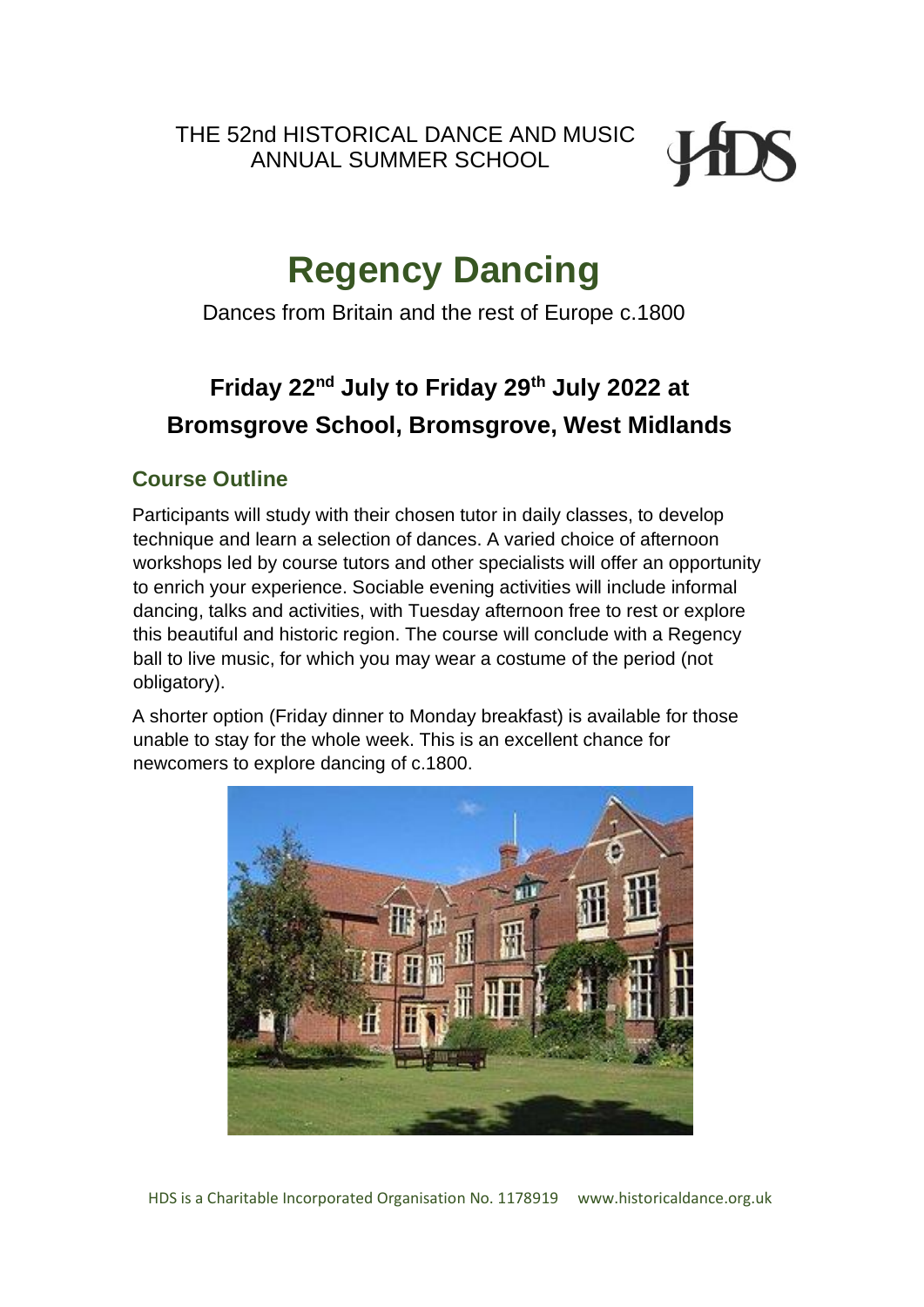## **Tutor & Class Details**

## **Libby Curzon**

Libby has been teacher and leader of Mrs Bennet's Ballroom set up in 2013, running weekly Regency dance classes in Surbiton (London). 'I like organising our annual balls, tea dances and promenade picnics, all very popular! I discovered quadrilles through Ellis and Chris Rogers. I enjoy encouraging new people to try historical dance, seeing people improve and get the bug! I enjoy the pleasure that dance brings to both body & mind'.



The **Introductory/Improvers** course will cover country dances & cotillons from *A New Collection of Dances for Jane Austen* published by HDS. Studying these dances will help you to learn the fundamental moves, footwork, timing and patterns of these popular dances. The aim of the course is to improve danceability and confidence in dance in order to be able to enjoy attending a ball. We will also learn some triolets, larger formation dances popular in European ballrooms of the era; giving a great sense of teamwork and achievement.

## **Anne Daye**

Anne has extensive experience as a teacher, researcher and writer on historical dance. For the recent publication *A New Collection of Dances for Jane Austen*, Anne has gathered dances with thematic links to Jane Austen's life and family, making a special insight into Regency life. Anne teaches widely, also sharing her love of these sociable yet skilled dances through consultancy for the media, giving talks and by leading balls for all to enjoy.



Her **Intermediate** level class will focus on the riches of dancing in the British Isles from the late Georgian to Regency reigns: country dances, cotillons, early quadrilles, reels and waltzes, including steps from the Irish and Scottish repertoires. The class is intended for those with some previous experience of dance figures and steps, who are ready to explore the more sophisticated dances of the age. Teaching will encourage lively, sociable and graceful skills.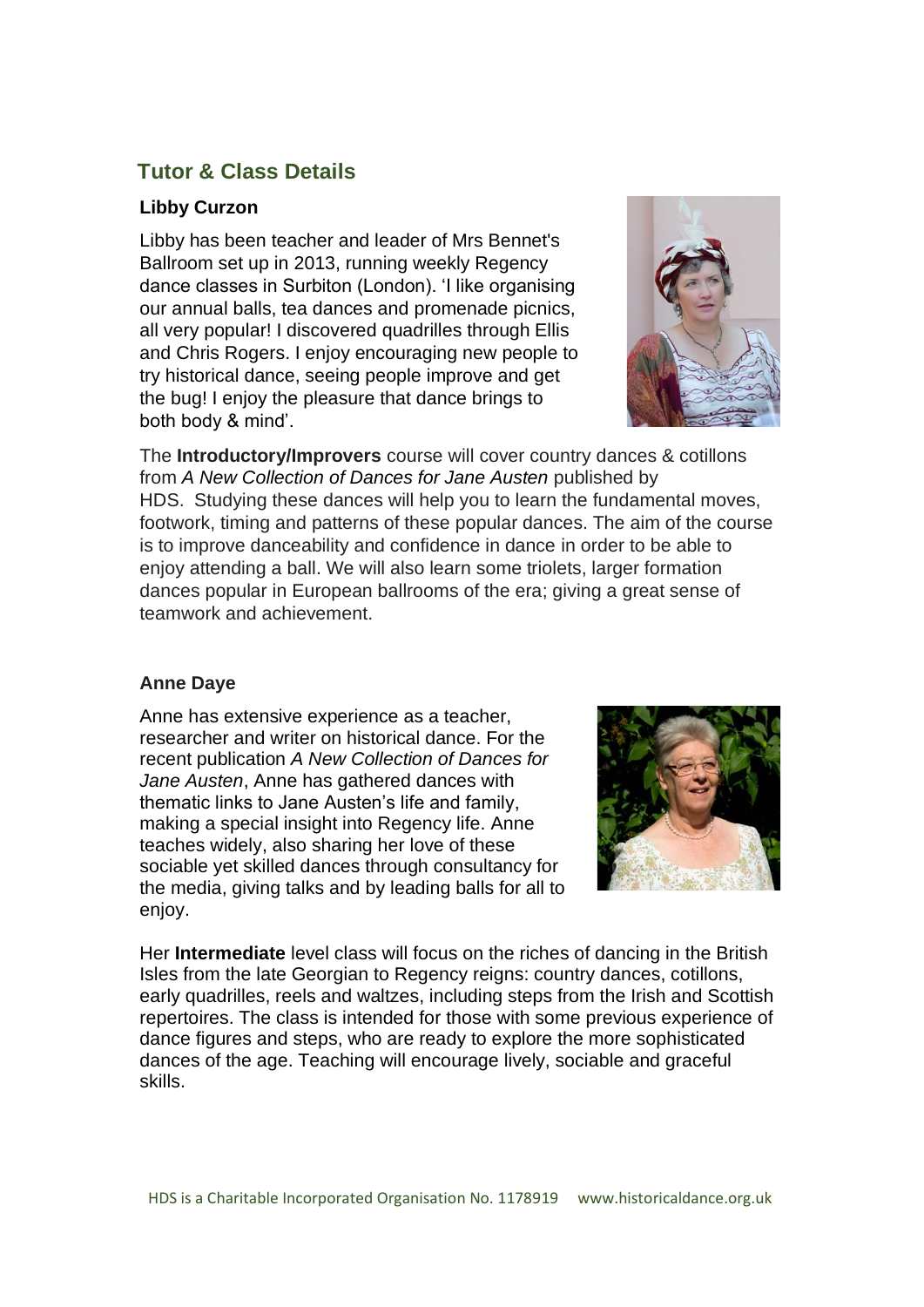#### **Jørgen Schou-Pedersen**

Jørgen studied the Science of Music at the University of Copenhagen. He is internationally recognized for his research in the field of the history of dance, and he has given papers at several international conferences on the topic. As a teacher he specializes in bringing interesting dances from little known sources to life. He has studied the history of dance with many of the world's leading experts and he carries the teaching certificate from The Historical Dance Society.



He has given courses in many European countries and he also teaches historical dance at the National Theatre School and the Royal Music Conservatory in Copenhagen. He has choreographed for stage, film and TV, and he runs three performing dance groups.

Through selected dances from Denmark, France and Germany, Jørgen's **Intermediate** class will explore how European style and fashion in dance changed during the late  $18<sup>th</sup>$  c. and early  $19<sup>th</sup>$  c. The repertoire will cover the transition from cotillon to quadrilles, early waltz dances and longways. The level will be intermediate, but students should be prepared to try a few somewhat balletic steps.

## **Practical Details**

Our venue is Bromsgrove School, Worcester Road, Bromsgrove (satnav address B61 7HP). The school is set within 100 acres of beautiful grounds with a range of architecturally diverse buildings. The dance, drama and music facilities are superb and we will have the use of an excellent range of dance spaces, as well other facilities. The school campus is within easy walking distance of the town.

The fee includes modern, high-quality, full-board accommodation *per person.*  All rooms are single, en-suite and lockable, and there is an excellent choice of food in the main school dining hall. Visit [www.bromsgrove-school.co.uk](http://www.bromsgrove-school.co.uk/) for more information.